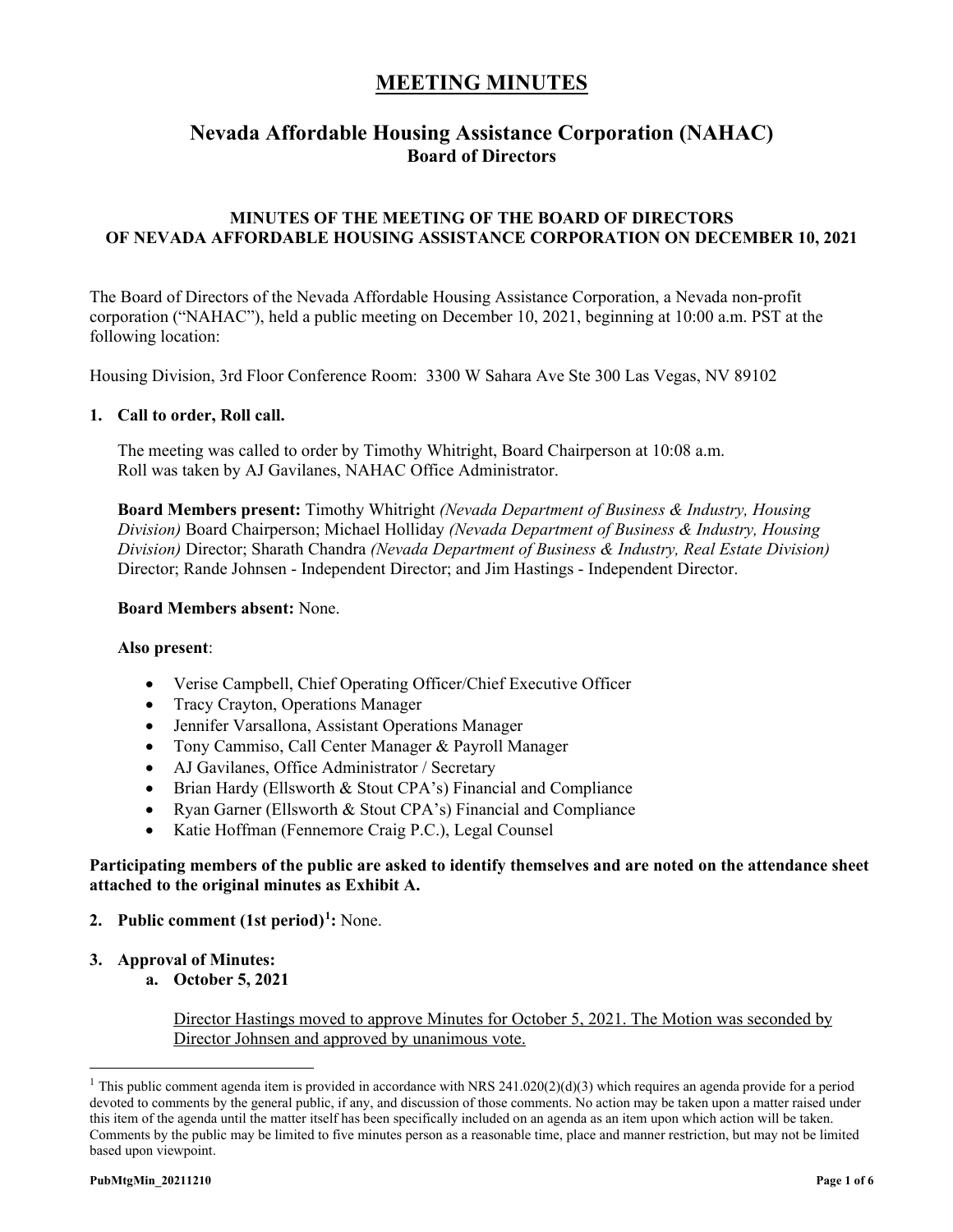### **Nevada Affordable Housing Assistance Corporation (NAHAC) Board of Directors**

#### **b. October 18, 2021**

Director Holliday moved to approve Minutes for October 18, 2021. The Motion was seconded by Director Hastings and approved by unanimous vote.

#### **c. October 25, 2021**

Director Johnsen moved to approve Minutes for October 25, 2021. The Motion was seconded by Director Hastings and approved by unanimous vote.

#### **4. Approval of December 10, 2021 Agenda**

Director Hastings moved to approve Agenda for December 10, 2021. The Motion was seconded by Director Johnsen and approved by unanimous vote.

#### **5. Items to be Presented for Information and Discussion:**

- **a. September 2021 Financials** Mr. Brian Hardy presented.
- **b. October 2021 Financials**

Mr. Hardy presented.

### **c. NAHAC Operations**

• **Program Update**

Ms. Campbell advised the program rolled out as a pilot program on November  $15<sup>th</sup>$  and to date has approximately 228 applications in the system. The full program is still pending U.S. Treasury (Treasury) approval. She added NAHAC recently met Treasury regarding their inquiries regarding Nevada's plan submission. Written responses were provided, and we are awaiting full approval.

Ms. Campbell advised there are expected system bugs, that we are working through. Homeowners are now able to complete applications online, similar to other states. Customer service representatives are still able to take applications via telephone as well. We are also awaiting required approvals for services Experian, CoreLogic and CallTower.

Ms. Campbell advised NAHAC now has 23 staff members (15 full time regular staff and 8 temporary staff). She shared the current Administrator will be transitioning into another role/position. She also shared Tony Cammiso, Call Center Manager and Payroll Manager will be resigning in January 2022. Mr. Tony Cammiso was invited to address the Board.

Mr. Cammiso stated it has been a pleasure working with everyone and he feels NAHAC has a great staff and is poised to do a great job with the new program. He thanked everyone for their support and is looking forward to his retirement.

Chairman Whitright thanked Mr. Cammiso for his hard work and wished him the best in his retirement.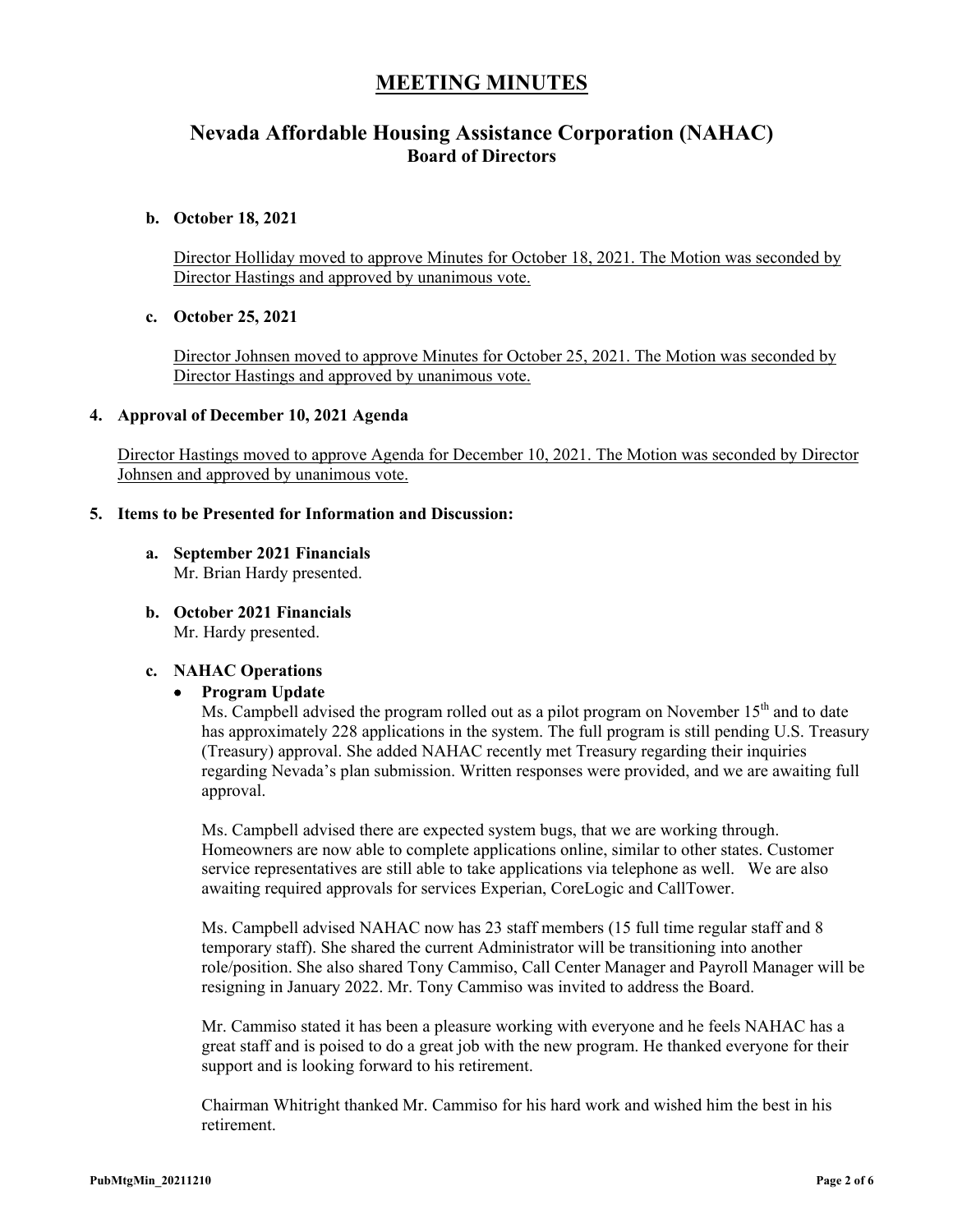## **Nevada Affordable Housing Assistance Corporation (NAHAC) Board of Directors**

Ms. Campbell advised Mr. Cammiso has been instrumental to the success of the Hardest Hit Fund (HHF) Program, including being the author of the HHF final report. Mr. Cammiso has been a vital part of the management team and it will be difficult to replace him. Ms. Campbell thanked Mr. Cammiso for his contribution to the organization and his dedication and hard work.

#### • **New Operations Manager**

Ms. Campbell introduced Ms. Tracy Crayton, the new Operations Manager, and invited her to address the Board.

Ms. Crayton advised she is from San Diego and has worked with a non-profit for the past eight years, helping veterans become housed as well as working in a drug treatment program; four of those years were spent in management for the housing department. She stated she has always enjoyed having an impact on policies and procedures and service delivery, and she believes her new position is a perfect fit for her.

Ms. Campbell advised marketing efforts have begun including the social media push. NAHAC has rebranded with a new logo, letterhead and website.

#### • **Kitchen/Conference Room Remediation Update**

Ms. Campbell thanked Director Hastings for all his assistance with this project. Ms. Campbell advised the project is almost finished and believes by next week it should be completed. The remodel already looks better than it was originally. She added there was an issue with the new cabinets having scrapes on them, and those will be replaced next week.

Ms. Campbell advised there is also an issue with the sink, but it is not believed to be tied to the remodel but may be a deep plumbing issue. The landlord has been notified for resolution.

Ms. Campbell advised the agreement with AmeriNat is still in negotiations, there is quite a bit of detail, and she hopes they will have that wrapped up next week. Applications are currently being queued in anticipation of processing and eligibility services to be provided by AmeriNat. Chairman Whitright asked for clarification that the 228 applications that have been received were all completed by applicants with no assistance from the NAHAC team. Ms. Campbell confirmed that is correct. She also advised once an application is received, a document collector reviews it to determine if any required documents are missing, which is then communicated to the homeowner. If the homeowner does not respond within the allotted time, the application will be withdrawn. If an application is withdrawn, the homeowner may reapply.

#### **6. Items for Board Information, Discussion and Possible Action:**

**a. Authorization for President/Chairperson to execute an agreement with Community Services of Nevada (CSNV) in an annual amount not to exceed \$100,000 for a full range of housing counseling services.**

Ms. Jennifer Varsallona advised NAHAC received four proposals in response to the Request for Proposal for housing counseling services. She confirmed all responses came from HUD approved housing counseling agencies, which are expected to provide a full range of housing counseling services including: processing applications with applicants, one-on-one counseling, community outreach events, and homeowner education (such as preventing mortgage delinquency, loss mitigation, foreclosure prevention). Additionally, NAHAC intends to host monthly roundtables with the Housing Counseling Agencies.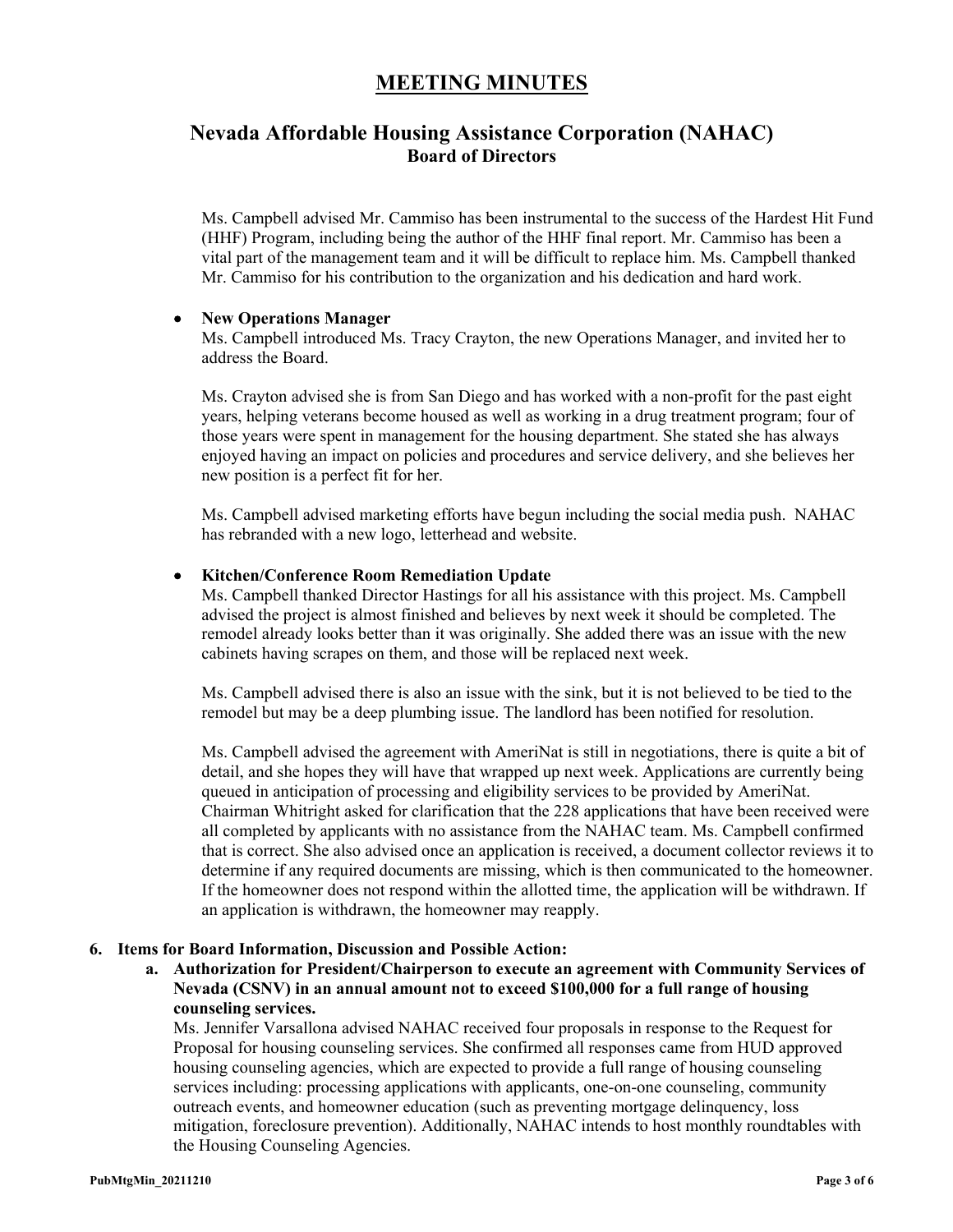## **Nevada Affordable Housing Assistance Corporation (NAHAC) Board of Directors**

Director Holliday moved to approve President/Chairperson to execute an agreement with Community Services of Nevada (CSNV) in an annual amount not to exceed \$100,000 for a full range of housing counseling services. The Motion was seconded by Director Hastings and approved by unanimous vote.

#### **b. Authorization for President/Chairperson to execute an agreement with CPLC Nevada, Inc. in an annual amount not to exceed \$100,000 for a full range of housing counseling services.** Ms. Varsallona presented.

Mr. Rumaldo "Roomy" Chaidez of CPLC expressed they are thankful and grateful to participate in this great program and ready to get the ball rolling.

Director Johnsen moved to approve President/Chairperson to execute an agreement with CPLC Nevada, Inc. in an annual amount not to exceed \$100,000 for a full range of housing counseling services. The Motion was seconded by Director Hastings and approved by unanimous vote.

#### **c. Authorization for President/Chairperson to execute an agreement with Neighborhood Housing Services of Southern Nevada (NHSSN) in an annual amount not to exceed \$100,000 for a full range of housing counseling services.** Ms. Varsallona presented.

Ms. Kathy Freeman of NHSSN offered thanks for the opportunity and expressed they looked forward to the partnership and appreciate the commitment.

Director Hastings moved to approve President/Chairperson to execute an agreement with Neighborhood Housing Services of Southern Nevada (NHSSN) in an annual amount not to exceed \$100,000 for a full range of housing counseling services. The Motion was seconded by Director Johnsen and approved by unanimous vote.

### **d. Authorization for President/Chairperson to execute an agreement with Nevada Partners, Inc. (NPI) in an annual amount not to exceed \$100,000 for a full range of housing counseling services.**

Director Hastings moved to approve President/Chairperson to execute an agreement with Nevada Partners, Inc. (NPI) in an annual amount not to exceed \$100,000 for a full range of housing counseling services. The Motion was seconded by Director Johnsen and approved by unanimous vote.

**e. Authorization for President/Chairperson to execute an agreement with Legal Aid Center of Southern Nevada in an annual amount not to exceed \$100,000 for legal aid services.** Ms. Jennifer Varsallona advised NAHAC received one proposal in response to the Request for Proposal for legal aid services. NAHAC intends to hold monthly meetings with Legal Aid Center of Southern Nevada.

Ms. Campbell advised Barbara Buckley, Esq., Executive Director of Legal Aid Center of Southern Nevada, provided written comments as she was unable to attend due to their Annual Pro Bono Luncheon scheduled for the same time as the board meeting. Ms. Buckley expressed Legal Aid Center of Southern Nevada is honored to accept and to help homeowners who come their way.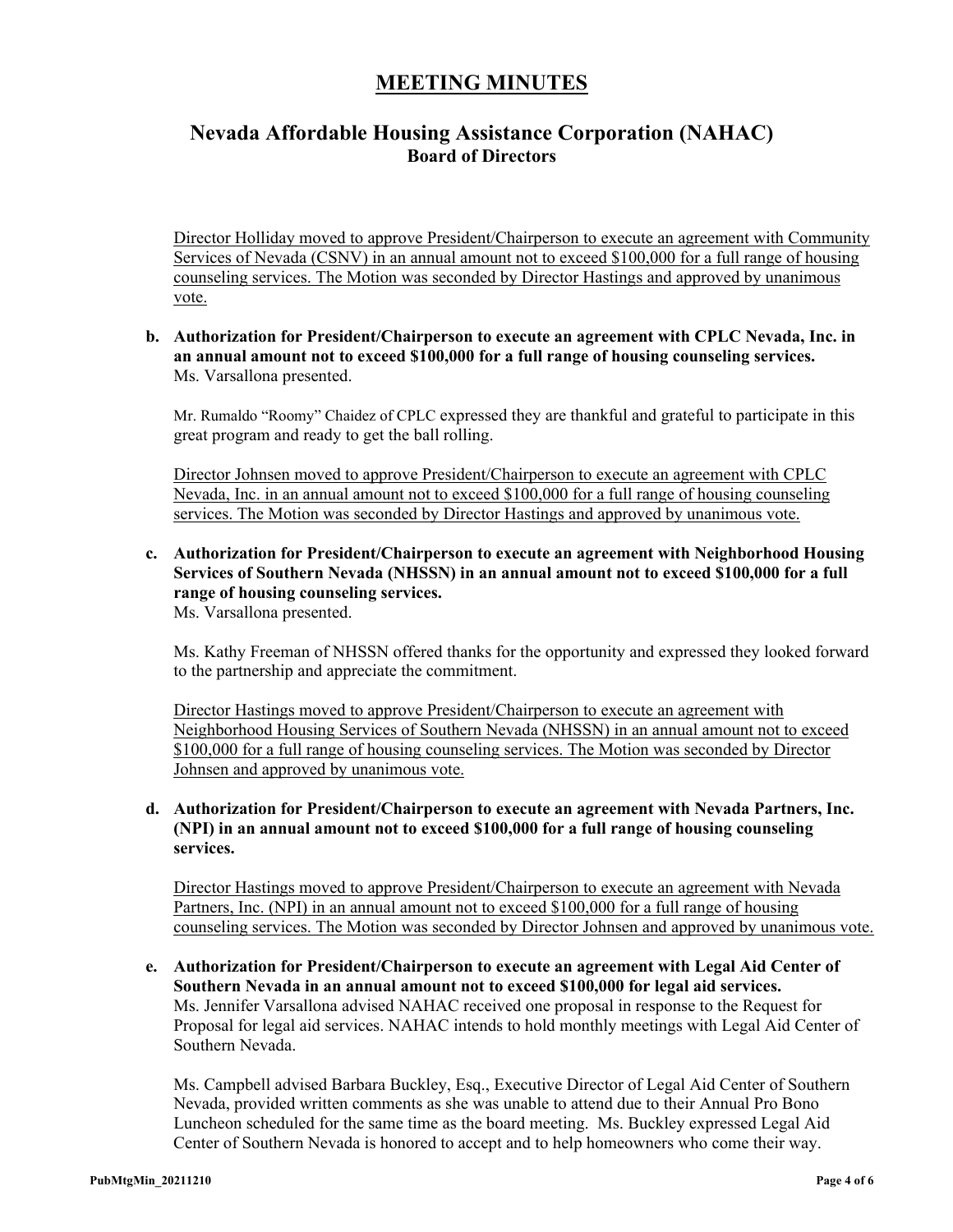## **Nevada Affordable Housing Assistance Corporation (NAHAC) Board of Directors**

Chairman Whitright thanked Ms. Campbell for sharing Ms. Buckley's comments with the Board.

Director Hastings moved to approve President/Chairperson to execute an agreement with Legal Aid Center of Southern Nevada in an annual amount not to exceed \$100,000 for legal aid services. The Motion was seconded by Director Johnsen and approved by unanimous vote.

**f. Approval to establish and fill new position – Regular Full-Time Employee – Salaried/Exempt: Administrator/Human Resources Generalist – Not to exceed \$60,000 annually.** Ms. Campbell advised with Mr. Cammiso leaving and Mrs. Gavilanes' transition to a new role, it has given NAHAC the opportunity to look at where the processing gaps might be and how positions could be combined. This position will include the majority of what Mrs. Gavilanes is doing as well as some of the human resources duties performed by Mr. Cammiso. With a full staff Mr. Cammiso is spending quite a bit of time just handling human resources related tasks.

Ms. Campbell reminded the Board that an Administrative Assistant position was previously approved, and this position will work in conjunction with her office and the Administrative Assistant position. She confirmed the Administrative Assistant position has not yet been filled.

Director Hastings moved to approve establishing and filling new position – Regular Full-Time Employee – Salaried/Exempt: Administrator/Human Resources Generalist – Not to exceed \$60,000 annually. The Motion was seconded by Director Johnsen and approved by unanimous vote.

#### **g. Approval of new Administrator/Human Resources Generalist job description.**

Director Hastings moved to approve new Administrator/Human Resources Generalist job description. The Motion was seconded by Director Johnsen and approved by unanimous vote.

#### **h. Approval of revised Accounting Clerk job description.**

Ms. Campbell advised this was to update the reporting structure from Analyst to Accounting Supervisor.

Director Hastings moved to approve revised Accounting Clerk job description. The Motion was seconded by Director Johnsen and approved by unanimous vote.

#### **i. General Board Comments, Questions and Items for Future Board Meetings:**

Ms. Campbell thanked the Housing Counseling Agencies and Legal Aid Center of Southern Nevada for their willingness to assist NAHAC in administering the Homeowner Assistance Fund Program, as she believes it will take the community to be able to assist Nevada's homeowners on the largest scale possible. She expressed NAHAC's excitement to be partnering and working with them again.

Chairman Whitright echoed her sentiments.